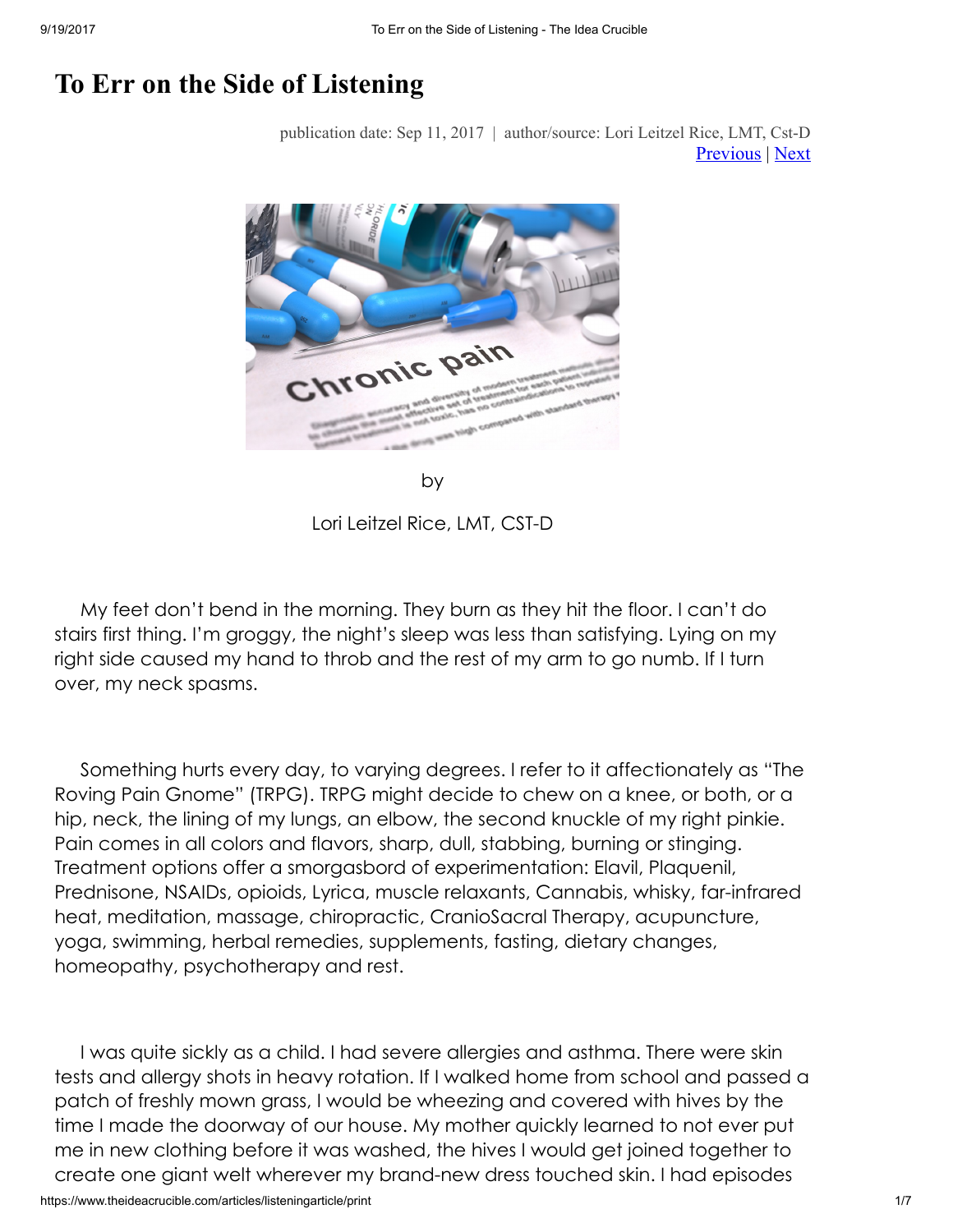of odd eye infections, high fevers, pneumonia, and cellulitis. My mother lamented the numerous trips to the doctor, on the bus, with my older brother in tow. My collection of autoimmune disorders continued to accumulate into adulthood.

There are tales told of little 18-month old me bravely striding down the hall of the doctor's office to present my tiny arm for the weekly allergy shot. These stories cement the idea that a stiff upper lip is the way to go. The messages I have received constantly were that one does not complain. One is not afraid.

If a child has dark circles under her eyes, welts on her body, and is wheezing, it is difficult not to feel sorry for the child. Even imagining a wee one suffering, I can almost feel her head against my chest as I long to comfort her…listening for her cry, holding her with compassion, soothing her.

I've learned that there is something different in how people react to adult sufferers though. Somehow when it is an adult our posture shifts. The adult sufferer is something to be "figured out". Surely they are suffering because they have not yet tried the right thing. They have 'leaky gut' and should go on a Paleo diet. They should juice. They should use homeopathy. They should do the thing that worked for the other person I know who had this. They are depressed, have an emotional issue, or anxiety. Maybe they are "resistant" to their own healing. They're too fat, too thin; they're exaggerating, lazy, attention-seeking, using it as an excuse. They should go to another doctor. It's probably Lyme disease or yeast.



The message coming from the world becomes clear to chronic pain sufferers quickly: one does not complain. Initial reactions to an illness of alarm, assistance, sympathy, and support are most often followed by fatigue. Frustration closes in on our heels. Even when doctors find an "it" or an "itis" to write in our chart, effective treatments often prove elusive. Side effects from medications prove intolerable, and when a medication does work, it will often cease to work at some point. The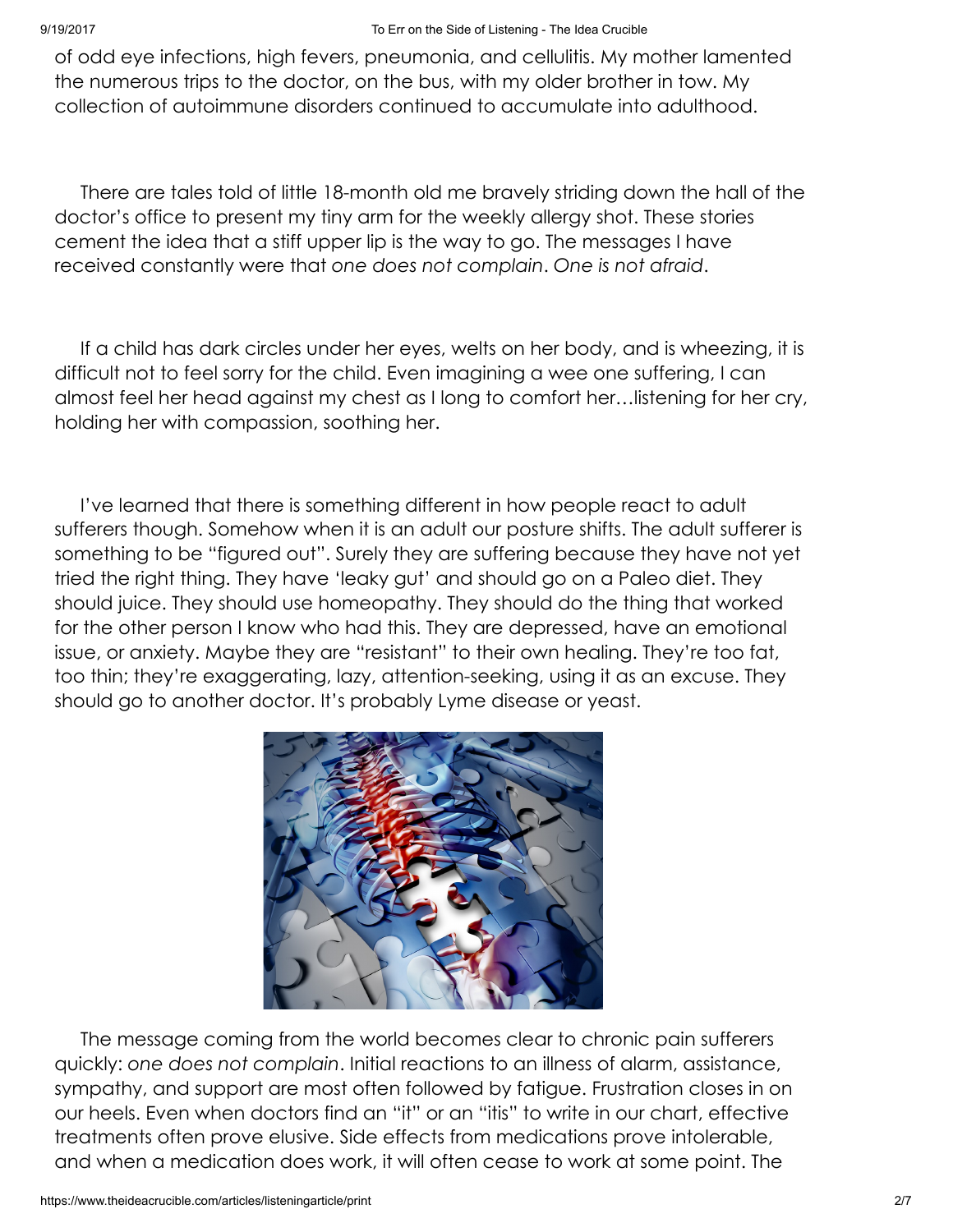miracle diet that was supposed to quell inflammation does not. And if one is also afraid? What then?

I found work that saved my life. I had been diagnosed with Lupus at 25. A few years later, I received massage a 30-minute massage at a retreat center. I slept better for weeks after that little half-hour massage. The burning pain and stiffness I had felt for the previous 2 years abated to a nearly tolerable level. By that September, as my son started kindergarten, I was in massage school. I have received some form of bodywork nearly every week since. Some weeks I double up and during massage and CranioSacral classes we receive work every day. That puts my receiving experience somewhere well in excess of 1600 hours. The work has kept me upright.

> The message coming from the world becomes clear to chronic pain sufferers quickly: one does not complain.

Even better, all that receiving of good bodywork gave me a felt understanding of what it is to feel heard. And with the experience of being heard, it also becomes all too clear when a practitioner is not present in their listening hands.

\* \* \*

In 1994 I took my first Upledger CranioSacral course. I incorporated CranioSacral Therapy (CST) listening skills into my deep tissue massage work immediately, into all the work that I did. As I became more precise with my listening, I found that I did not need to apply as much force. Listening allowed my fingers and elbows to find the most effective course through tough tissue layers. Blending and melding with the client's system showed me the exact amount of pressure required to release the tension patterns. I slipped at least 10-15 minutes of CST into every massage session. The transformation in my clients' systems became abundantly clear. I learned more, practiced more, listened better, and became more and more a CranioSacral Therapist. I no longer had to search for a place to slip in CST practice; CST became my practice.

Importantly, for both my wellbeing and my professional development, I received regular CranioSacral work and mentorship from advanced practitioners. Presence, precision, intention and listening without judgment feels utterly different in my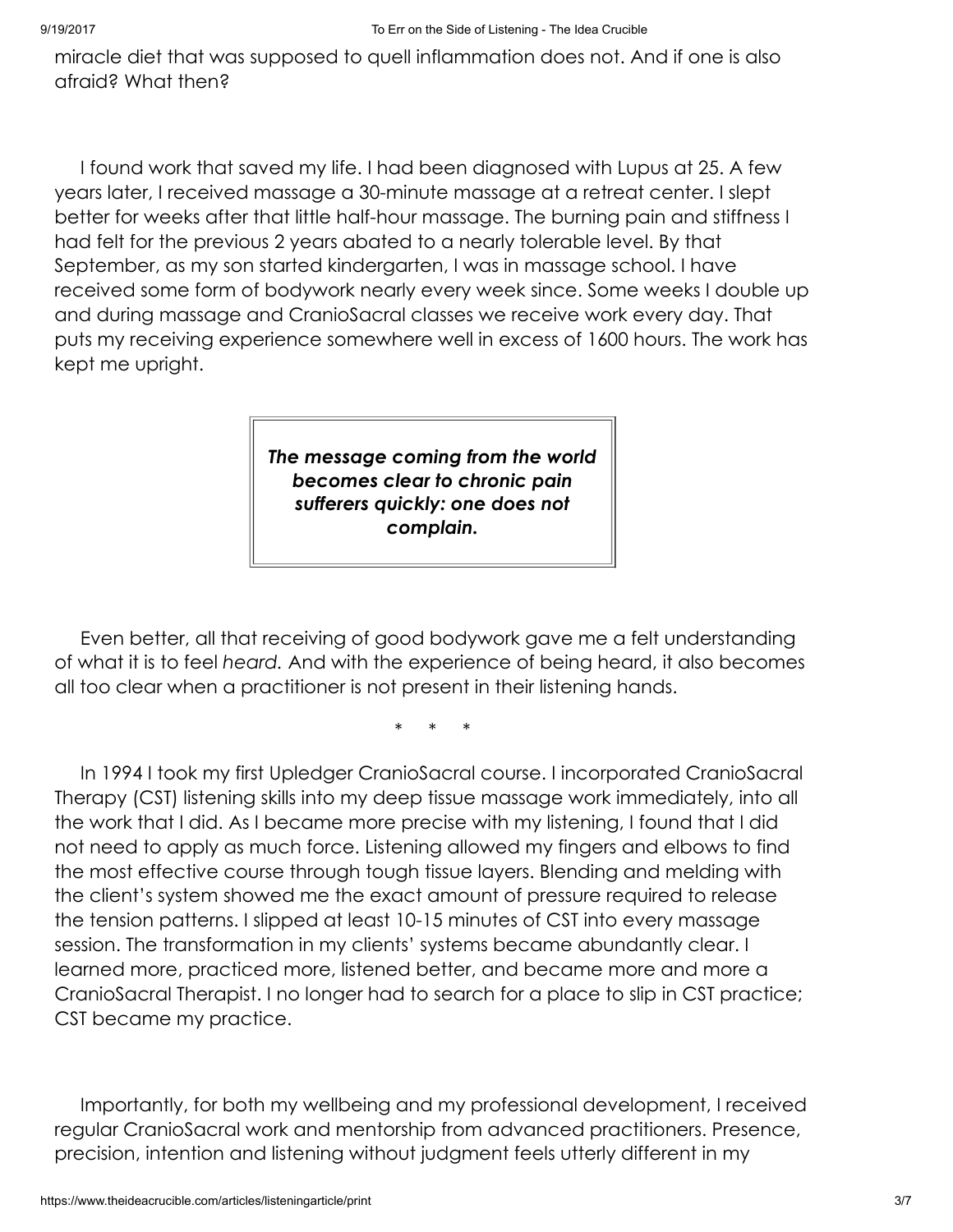system than a therapist "applying technique". How can I be better at meeting my clients? Meeting the tissue? Being absolutely present in their systems, precisely where they need me? I have assisted innumerable classes and committed to the Upledger certification program. I continue to receive, learn, engage in mentorship, lead study groups, assist classes, take new classes, write, study, explore and listen.

\* \* \*

It is a human tendency to compare the idea of another's suffering to experiences we know. Trying to imagine is a natural, human trait. It is empathy in action. This trying to imagine gets accompanied with phrases such as, "My brother has that." "I know, my back really hurts too." Chronic pain is different though. It creates a dividing line between those that have experienced and those who have not. Lingering pain does not have a comparison. If we have had an injury or the flu we rest, take medication or employ some complementary therapies and heal. But for those who have not experienced lingering pain it is unimaginable. Suffering in chronic pain for 3 years, or 20 years is not like the time you hurt your back. It is unimaginable. Until I had Complex Regional Pain Syndrome ( CRPS) I could not have imagined that pain in the wrist and hand could have been the worst pain I had ever felt. I remember thinking that if someone told me that the pain in their wrist was that severe I would have thought they were exaggerating. I could not have imagined. Though I have had a cascade of autoimmune disorders, pain and fatigue, I cannot imagine what the pain of Interstitial Cystitis (IC) is like. When I try, transferring the remembered sensation of the CRPS to my pelvis, I cannot imagine.

> It is a human tendency to compare the idea of another's suffering to experiences we know . . . Chronic pain is different though.

The impulse to communicate understanding or to leap in to figure out is most often driven by the desire to be helpful, to alleviate suffering. People want to help. I would like to think that outright insensitivity is rare. But I have heard far too many stories. Like the doctor who told my client that he was glad she used the 1-10 pain scale "appropriately" because she never said she was a "10". "I'll tell you what a 10 is," he said, as he then proceeded to describe having gotten hit in his groin during a sporting event. "That's a 10." Or the doctor who said to the husband of a client, "she's just worried about how she looks" as the cause or treatment for her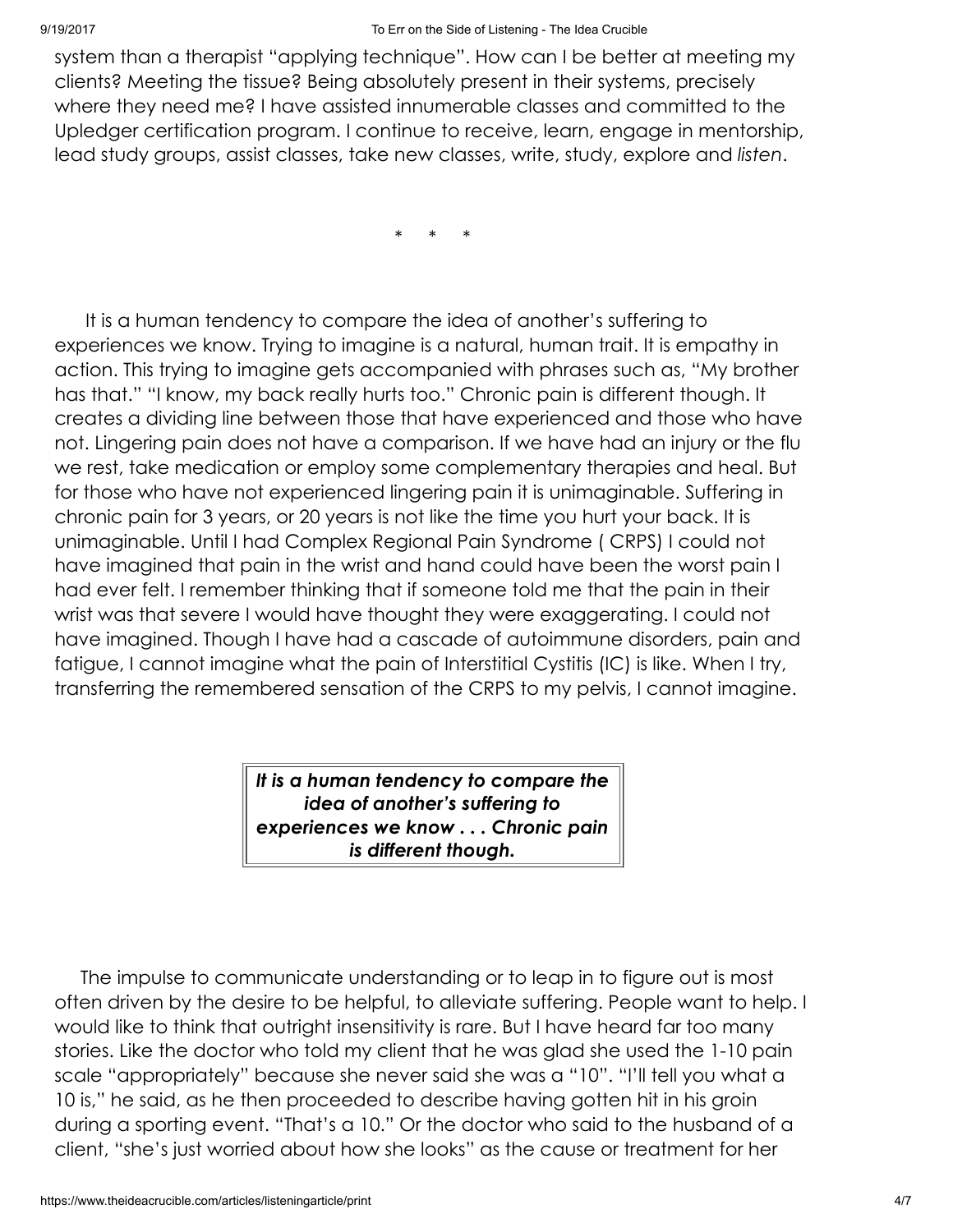Bell's Palsy went unaddressed. I am sure that even these doctors imagined themselves to be quite clever in "figuring out" the crux of the issue.

I will tell you something you may not know. The person, client, friend, coworker, family member, who has disclosed their pain to you has a thousand things about their pain and fear they have never uttered to a living soul. In this short article even my dear ones will see things I have never told them. It feels risky. As I have typed out these few hundred words I have heard a myriad of things in my head. I imagine gentle readers musing about the emotional depths I have not plumbed or the supplements or diets I have not tried or the brilliant Naturopath I have not been to. Yes, even in my own head I hear those judgments because I have heard so many before. I have heard countless stories from my clients about the things their spouses say to them, practitioners have pronounced to them, and the hateful things their own inner voices bark at them.

Disclosure is risky. Most chronic pain sufferers expend tremendous amounts of energy "sucking it up". "Chronic" is constant, protracted, continuous, lingering, persistent, enduring. The pain narrates our days. Sometimes the voice is quieter, sometimes so loud nothing else can be heard. Reaching out through the cacophony of pain to disclose something to a friend or practitioner is a leap of vulnerability. Please err on the side of listening. There is already a loud chorus of "it's probably this" or "you should try that".

I respect and honor what my body is able to do given the challenges it carries. I take the time to listen to my own system and gather the resources I need to stay active and engaged in a very full life. Sometimes my basic needs seem at odds with one another. For example, I adore being outside. Nature feeds my soul. However, I have dreadful allergies. I can take my antihistamines, employ the neti pot, puff on an asthma inhaler and sometimes my symptoms are still quite obvious even to the casual observer. Though many chronic conditions are silent and we can choose not to disclose them to another, sneezing, watery eyes and cough are nearly impossible to hide. Yet the suggestions come in from every corner-"You should stay inside", "This homeopathic remedy will take care of that", "You shouldn't eat dairy", and on it goes. What the casual observer does not know is that I am allergic to things inside too. Moreover, being stuck inside would crush my spirit. And, my allergic symptoms are strikingly better than they used to be.

Imagine before you is a friend, colleague, client or patient. And the person has made it known to you that they are suffering. Consider that the first idea you think of may have already been employed. The thing you thought of as you noticed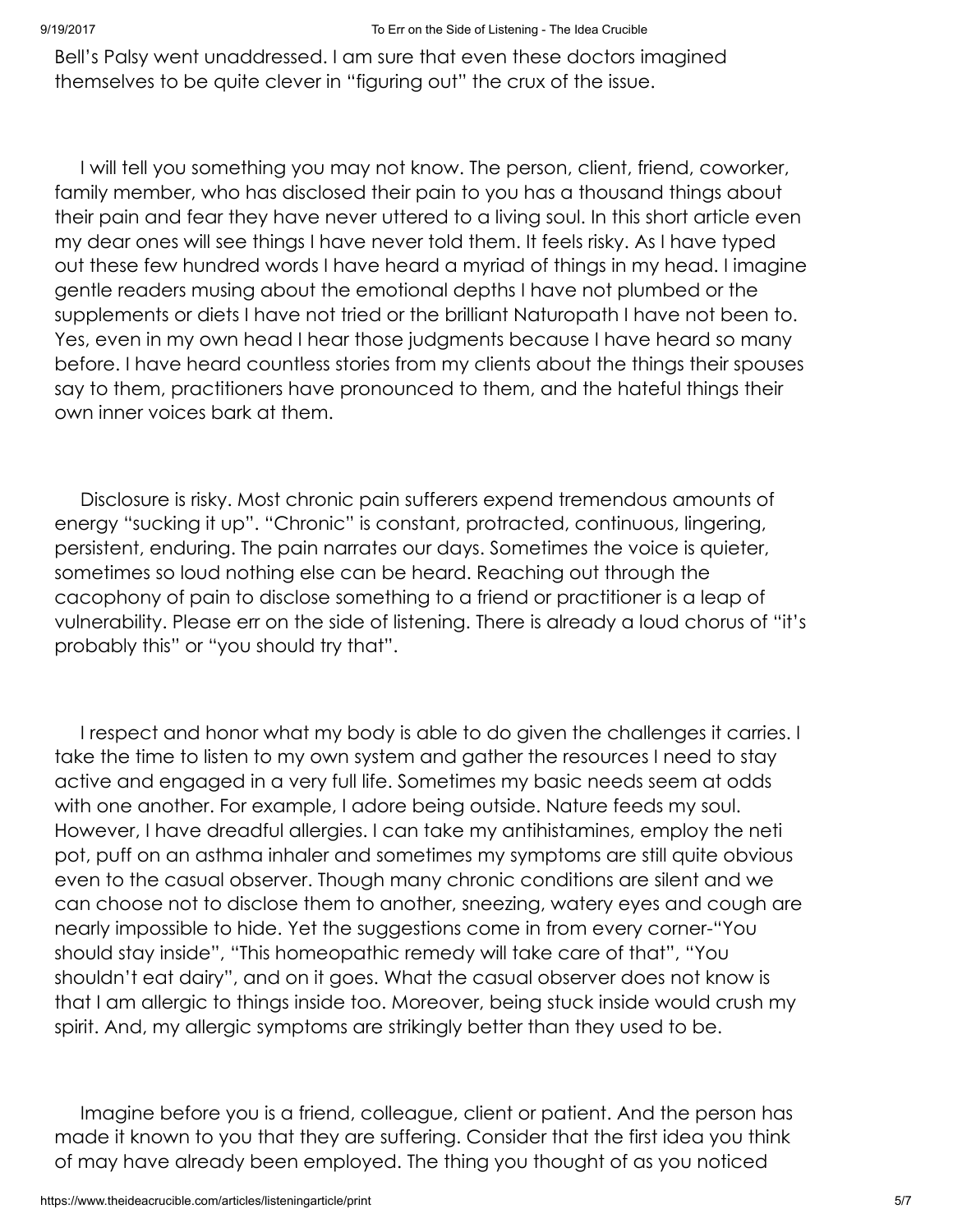someone's allergies? The proposed cause or remedy that sprung to mind in the moments after a chronic pain sufferer revealed their distress? Yes, it might have been the first thing they thought of too. It might have been the first thing the 20 other practitioners had thought of too. In 3 years, or 10 years or 30 years, or a lifetime of a chronic condition, the first thing, second and the fiftieth has been pursued. How do we know unless we listen?



Listen with all of you

John M. Grohol, Psy.D. has some fine suggestions to "Become a Better Listener" in his psychcentral.com article. The simplest strategies may be pausing and silence. When in doubt, taking the time to wait and say nothing holds a great deal of value. Other options include restating what the person has said and summarizing what you think you have heard. Even what Dr. Grohol describes as "minimal encouragers" like, "Oh?", "and then?" or "hmmm" are real gems to indicate you are listening. Though validation is number 8 on Dr. Grohol's list of active listening skills, I would put validation at number 1. "Acknowledge the individual's problems, issues, and feelings. Listen openly and with empathy, and respond in an interested way". Validation holds a key to tremendous healing potential. Enduring pain is a dark and lonely state. Feeling heard and validated can be a significant hand out of the darkness.

A 2007 brain imaging study led by Matthew D. Lieberman at UCLA showed that verbalizing our feelings makes our sadness, anger and pain less intense. Allowing your friend or client to simply express what they are feeling can have measurable therapeutic benefit. Listening. Listening. Listening driven by curiosity and compassion. What else do you have to say? What do we notice? What else does your system need? These questions bring us deeper into accord. Meeting someone suffering in chronic pain we might ask: "What have you found helpful?" "What nourishes you?" "Who can you count on?" When in doubt, in response to disclosure of suffering, loss, pain, err on the side of listening.